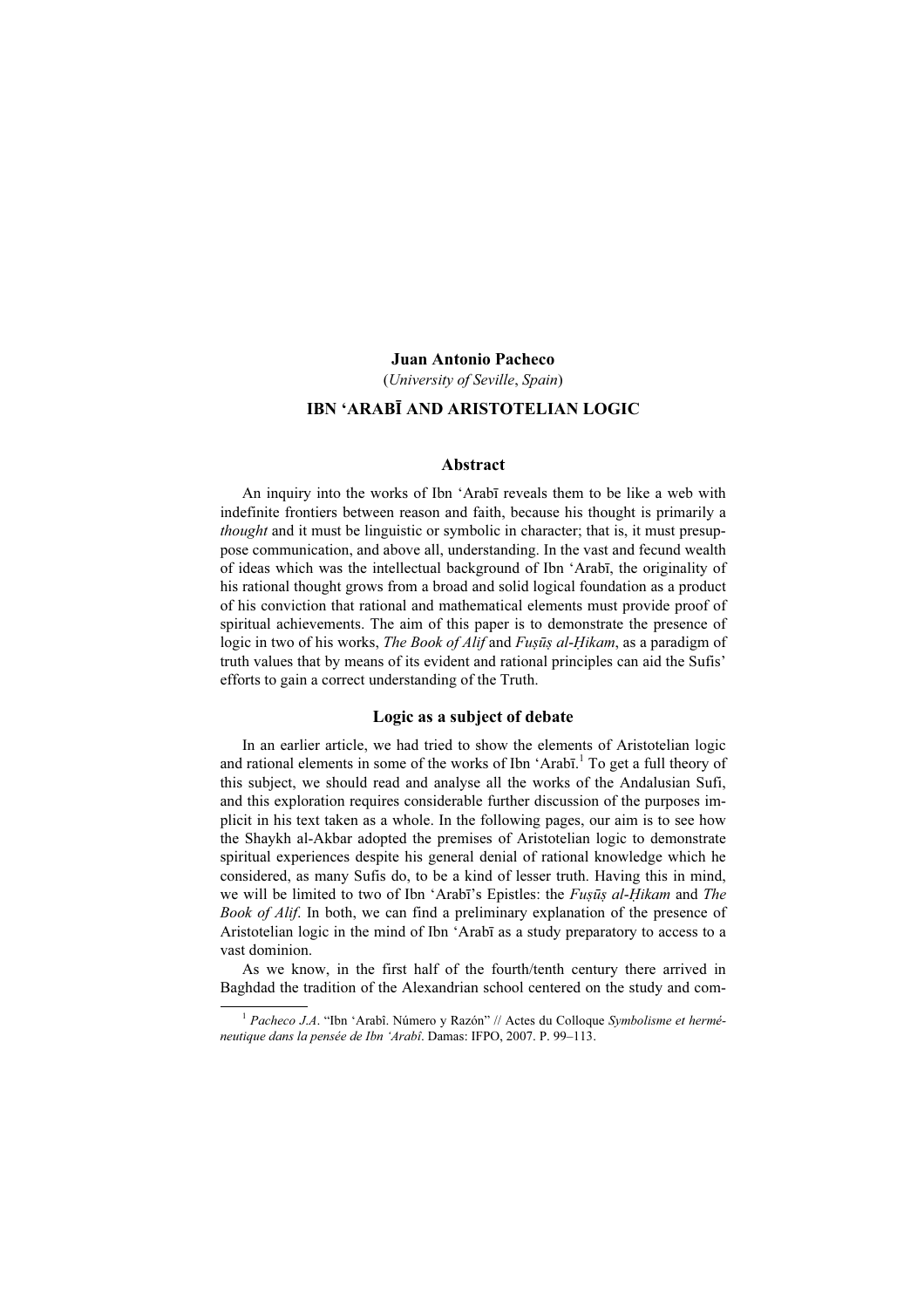mentary of the Aristotelian corpus that had already been translated into Arabic many years before. The members of the new school came to be known as the "logicians" (*mantiqiyyūn*), to distinguish them from thinkers who were called "physicists" or "naturalists" ( $tabi$ <sup>T</sup>iyy $\bar{u}$ n). The claims they made about the new logic stressed its importance as the only way to scientific knowledge, and the learned dialectical theologians, jurists and philologists became aware of the possibilities of the new method of reasoning.

In 320/932, a celebrated debate on the respective values of language and logic took place in Baghdad, in the salon of the Abbasid caliph al-Muqtadir's vizier, al-Faḍl ibn Ja'far ibn al-Furāt, whose vizierate extended through the year 932. The defender of logic in this debate was Abū Bishr Mattā ibn Yūnus (d. ca. 940) and his opponent, a dialectical theologian, philologist and jurist, Abū Sa'īd al-Sirāfī (280–368/893–979). The debate was a major literary event and accounts of it continued to circulate among learned men in the following generations due to the interest in the relationship between language and  $logic<sup>2</sup>$ .

In the text of the debate that Abū Ḥayyān al-Tawḥīdī has preserved for us in his On Pleasure and Conviviality,<sup>3</sup> we read that al-Sīrāfī's critique of Mattā's logic was based on a non-Aristotelian doctrine of knowledge, which rested on the distinction between the natural and the conventional given to a thing in a particular language. This doctrine and its development is the same as was developed by Ibn Kullāb in the middle of the third/ninth century as an effort to harmonize the Mu'tazilite doctrine of the conventional character of names. Ibn al-Furāt asserted that Mattā's view of logic is contrary to religion as well as to the truth and requested his guests to come forward and defend both religion and the truth rather than religion as opposed to the truth, or the truth of religion as opposed to the truth of reason or that which claims to be the truth of reason. In the debate, al-Sīrāfī presents himself as a champion of the truth of reason against Mattā, who is accused of being a champion of convention and blind acceptance of Aristotle's authority.<sup>4</sup>

In fact, in the debate, al-Sīrāfī defends religion indirectly by defending the truth that is confirmed by religion and he substantiates his charge against the logicians by listing some of the terms used by them with the observation that they are all borrowed from the Arabic language. At the end of the debate, al-Sīrāfī turns to expose the logicians' aim and intention saying that they want to waste an ignorant man's time and to humble the powerful. Their aim is to impress people with big words, then sit back and pretend that their operations in

 $2$  Muhsin Mahdi. "Language and Logic in Classical Islam" // Grunebaum G.E. (ed.). Logic in Classical Islamic Culture. Wiesbaden: Otto Harrassowitz, 1970.<br><sup>3</sup> Abū Ḥayyān al-Tawḥīdī. Al-Imtā' wa'l-Mu'ānasah. Ed. Aḥmad Amîn and Aḥmad al-

Zain. 3 vols. Cairo, 1939–1944. Pacheco J.A. "Abû Hayyân al-Tawhîdî aw al-'âlamî al-fard"// Fuṣûl, jarīf n., 3. Cairo, 1995. P. 48–56.

 $4$  Muhsin Mahdi. Op. cit. P. 60.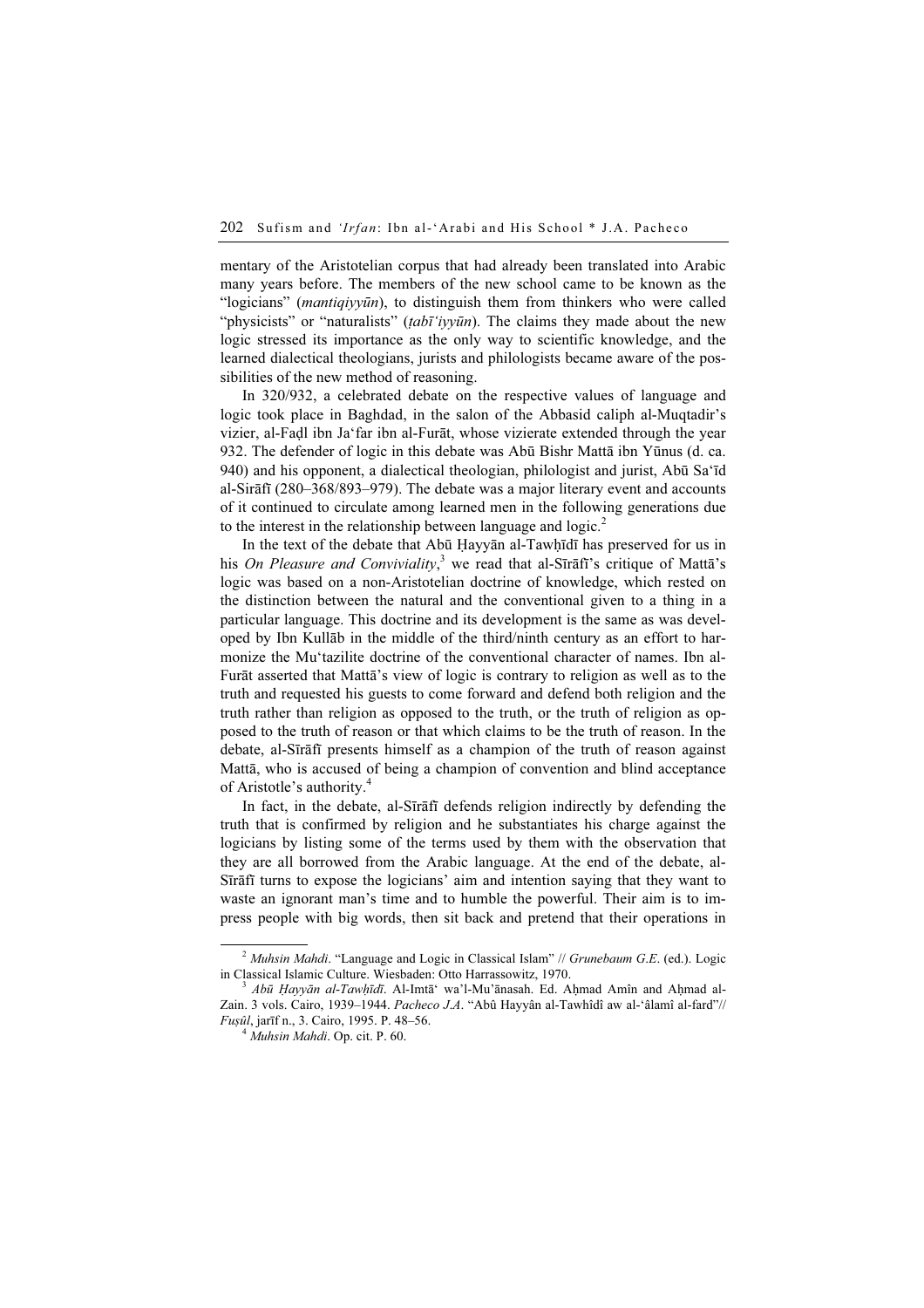formal syllogistic reasoning are a kind of magic or supernatural creation, when they are nothing but myth and sophistry.

Based on that purpose, al-Sīrāfī says that the art of logic and its technical language, as well its formal operations, are not indispensable. They can be dispensed with by a man of sound reasoning, good discrimination, keen judgment and enlightened soul, which are divine favours "that Allah bestows on those of His servants whom He wills." Those who pursue the art of logic have no ground for priding themselves on it and are wrong in claiming that it is the best way to knowledge.<sup>5</sup> Rejection of logic, in the sense of Aristotelian logic or Hellenistic logic, versus its acceptance seems to be the basis of a controversy or dilemma among the theologians for a long time after the famous debate held in Baghdad.

Contemporaries of Ibn 'Arabī (d. 638/1240) were two important scientists and logicians: 'Abdallaṭīf al-Baghdādī (d. 629/1232), physician and scientist of early Ayyubid times, and the Persian philosopher Athīr al-Dīn al-Abharī (d. 1265) who in his Revealing Thoughts developed a theory of several different logics of propositions containing complex terms.<sup>6</sup> The former observes that nobody among the older  $f u q a h \bar{a}$ ' had shown any interest in logic.<sup>7</sup> But this assertion seems somewhat doubtful, for no Islamic jurist or, in a sense, any theologian, could do without logic because they had to use subtle hermeneutic methods to interpret the Qur'an. In Islamic theology, the use of logic seems to be necessary because theology is by definition nothing more than a logical demonstration of the believed truth.

However, as van Ess says, we must be careful not to construct a problem that does not exist and we should take into account the ambiguity of the term "logic." The Islamic theologians and jurists used logical methods, but did not like the Aristotelian logic, that is the kind of logic al-Bagdādī had in mind. Theologians avoided the word *mantiq* and they preferred to speak of  $\bar{a}d\bar{a}b$  al-kalām or  $\bar{a}d\bar{a}b$ al-jadal.<sup>8</sup> We must have in mind that, from the beginning, Muslim theology had to think in terms of defence and attack and in this struggle there was no time for profound reflections about eternal truths.

The dialectical debates in the field of Islamic theology made it necessary to have a proof, *dalīl*, of the opinions, but this *dalīl* is not a proof in the Aristotelian sense, the *burhān* used by the *falāsifa*. Dalīl is neither a demonstration scheme nor a methodical set of argumentation like a syllogism or an induction. However, Muslim theologians usually differentiated between *dal*<sup>1</sup>, proof in the sense of a

<sup>5</sup> Ibid. P. 80.

 $6$  Tom P. "Abhārī on the Logic of Conjunctive Terms"// Arabic Sciences and Philosophy. Vol. 20 (2010). Cambridge: Cambridge University Press, 2010. P. 105-119.

<sup>&</sup>lt;sup>7</sup> Stern S.M. "A Collection of Treatises by 'Abd al-Laṭīf al-Baghdādī"// Islamic Studies (Karachi). Vol. I, No. 1 (1962). P. 65. **8** van Ess J. "The Logical Structure of Islamic Theology"// *Grunebaum G.E.* (ed). Op. cit.

P. 22.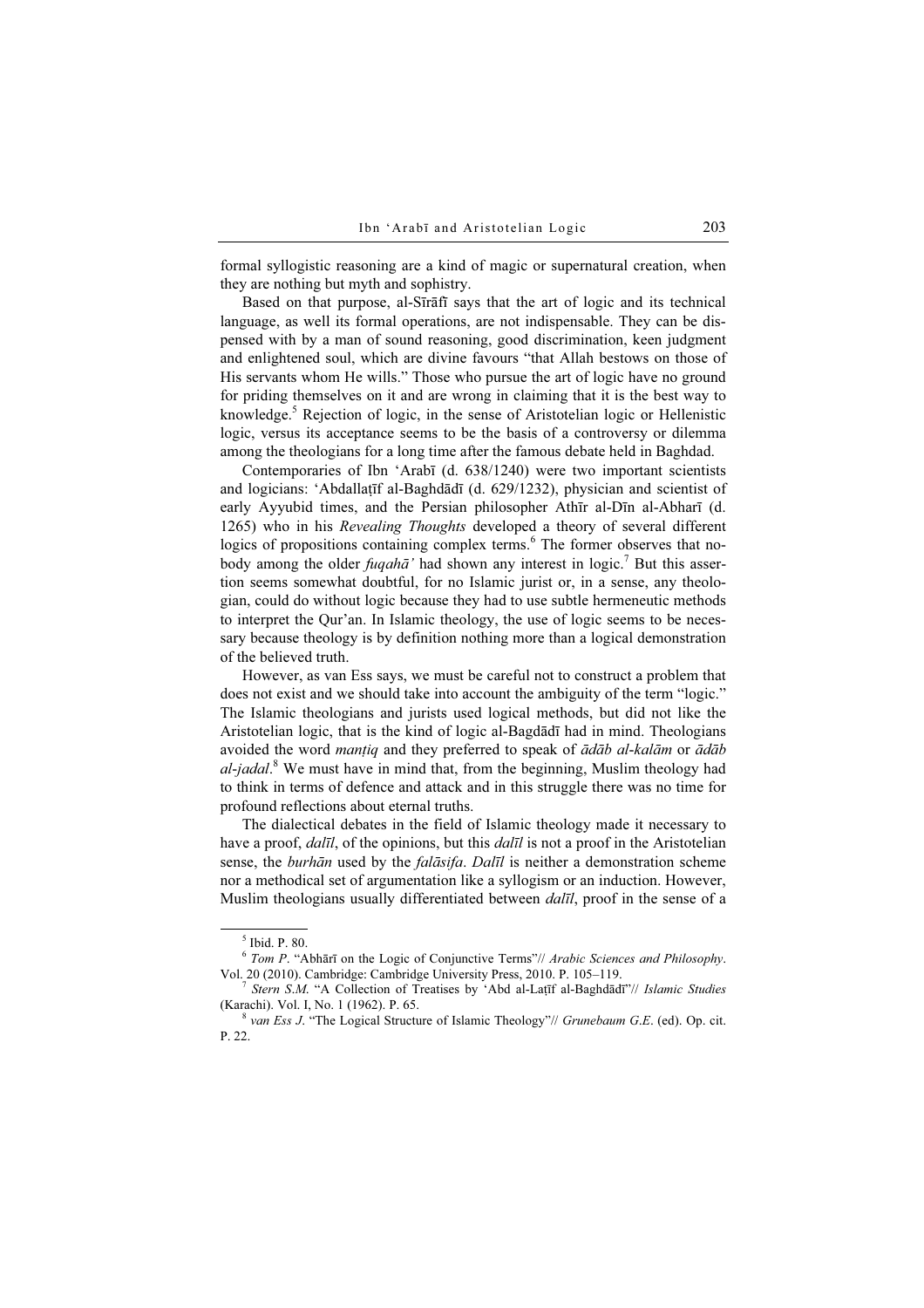"sign," and *dalāla*, proof in the sense of a scheme with its proper structure. In the Stoic logic, we can find similarities, not only in the system as a whole but also in vocabulary. Although we cannot say that the logic of kalām is identical with Stoic logic, it is possible to make clear the fact that it is built on a Stoic basis.

Stoicism emerged in its time, we know, as the most powerful intellectual expression of Hellenistic culture, from the beginning of the Hellenistic age c. 300 B.C. to the decline of the Roman Empire in 300 A.D., and had an impact on the politics, ethics and religion of Islamic civilization and, of course, on Islamic logicians. The Stoic doctrine of logos played an important role in the Islamic Umma and Muslim scholars such as Ibn 'Arabī seem to accept the *logos* doctrine as the creative, animating and rational principle and, as such, as the Reality of realities. To Ibn 'Arabī, as well as to other Sufis, the reality of Muhammad came to be identified with logos whose manifestation is to be found in the Perfect Man. According to it, von Grunebaum portrayed this Perfect Man as an Islamic logos in whom all the attributes or macrocosm are reflected and maintained that the Perfect Man is an outward manifestation of the essence of Muhammad.<sup>9</sup>

In this brief introductory general explanation of the field concerning the relation between logic and spirituality as viewed by the Sufis, it can be useful to say, as a general principle, that for the Islamic philosophers, especially those of the later period, traditional philosophy has always been a way in which the truths of religion were expressed in terms of intellectual and rational discourse. The truth reached by traditional philosophy is for the  $hukam\bar{a}'$  an aspect of the truth itself, of *al-Haqq*, which is a Divine Name as well as the source of all revealed truth.

If we think of philosophy and rational discourse in this general sense, several traditional Islamic disciplines can be related to it, these disciplines being kalām, jurisprudence and Sufism, in particular its intellectual expression which is also known as al-'irfān or gnosis. In the later period of Islamic history, in most of the Islamic world falsafah became a distinct school, which later disappeared, supplanted by kalām and Sufism that started to fulfil its intellectual functions. In fact, many authors contemporary to Ibn Khaldūn emphasized the importance of both disciplines as forms of Islamic philosophy.

Besides, the Peripatetic philosophy after Ibn Rushd, the School of Illumination founded by Suhrawardī and metaphysical and Gnostic forms of Sufism, closely identified with the school of Ibn 'Arabī (not to speak of philosophies related to specific religious forms such as Ismā'īlī philosophy), can be labelled with a general form or rationale, in which the thought of al-Shaykh al-Akbar can be found as an emerging point in the vastness of the subject. Despite this implicit acceptance of rational philosophy, we can detect an opposition to *falsafah* and its rational tools, such as syllogism, that came mainly from three groups, clearly

 $9$  von Grunebaum G.E. Medieval Islam: A Study in Cultural Orientation. Chicago-London, 1966. P. 133.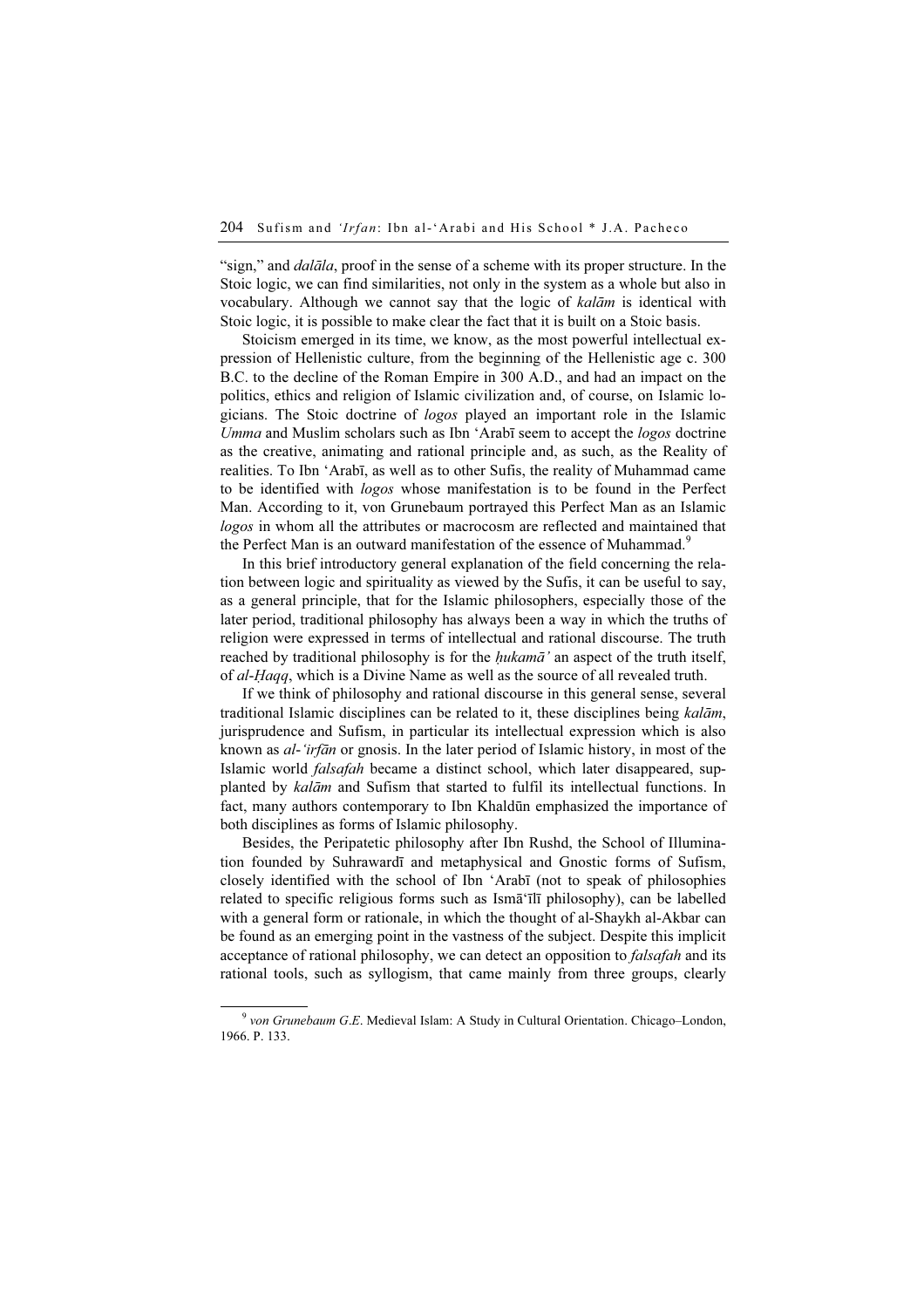differentiated in their purposes: the purely religious scholars concerned with *figh*, the theologians, especially of the Ash'arite school, and certain Sufis, among whom we find Ibn 'Arabī.

The opposition of the Ash'arites to *falsafah* was much greater than that of the Mu'tazilites. The well-known attack of al-Ghazzālī (d. 1111) against falsafah is aimed only at Peripatetic philosophy, especially the rationalistic tendencies within it. But this criticism was of such a positive nature that it changed the flow of Islamic intellectual life instead of putting an end to it; and the background which made possible the spread of the sapiential teachings of Suhrawardī and Ibn 'Arabī owes much to al-Ghazzālī. However, al-Gazzālī himself, despite his refutation of them, made considerable efforts to keep alive the fields of logical speculation, which he considered to be a valid way to give new life to certain points of the Muslim credo.

Ibn Khaldūn said that the early theologians vehemently disapproved of the study of logic and considered it innovation or unbelief. However, says Ibn Khaldūn, recent theologians since al-Ghazzālī decided that logic is not in contradiction with articles of faith, even though it is in contradiction with some of the arguments for them. We know that al-Ghazzālī is famous for writing a number of works dealing with logic. Among these works, we find the text entitled *Qistās al*mustaqīm (The Correct Balance) in which the author seeks to demonstrate that syllogistic logic is found in the Qur'an and is therefore a legitimate tool for use by Muslim theologians.

The criticism of *falsafah* on the part of Muslim theologians was, more than anything else, a creative interplay between *falsafah* and *kalām*, which left an indelible mark upon both of them and later forced the *falsafah*, as well the Peripatetic school, to deal with certain specifically religious issues, while *falsafah* influenced ever more the formulation and argumentation of kalām itself. So, the so-called opposition of kalām to falsafah, far from destroying falsafah, influenced its later course. Moreover, in much of the Sunni world, kalām absorbed falsafah after the 7th/13th century, with the result that, as already mentioned, such a figure as Ibn Khaldūn was to call this late *kalām* a form of philosophy.

In considering these premises, we find in the *Qistas* of al-Ghazzali how the philosopher seeks to show that revelation and reason do not conflict, because revelation incorporates reason. By taking the title of his book from the Qur'an itself,<sup>10</sup> he wishes to emphasise that the subject matter is indeed Qur'anic. The logic to be found in the Book comprises variations on the basic form "All A is B; all B is C; therefore all A is C," and for each type of syllogism he discusses, he summarises the logical principle behind it which, in this case, is that a judgment applying to the more general also applies to the more particular.<sup>11</sup>

<sup>&</sup>lt;sup>10</sup> Our'an, 17:35: "Give full measure, when you measure, and weigh with even scales."

 $11$  Whittingham M. "Al-Ghazzālī and the Qur'an: One Book, Many Meanings." Chapter 5, "Syllogisms as the Steps to Heaven". London: Routledge, 2007. P. 81–101.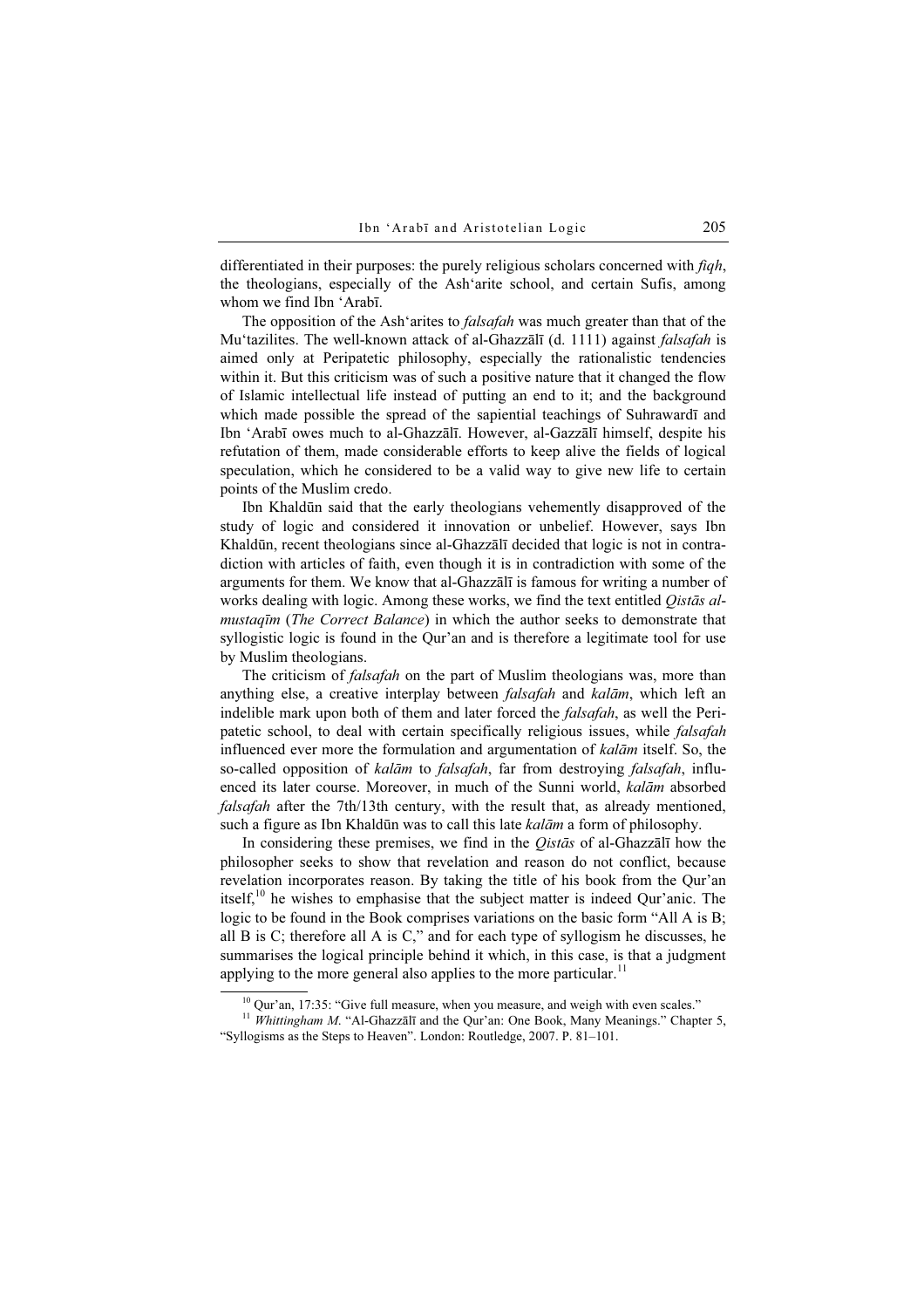Although al-Ghazzālī seems to have drawn out the basic way by which the Muslim theologian can unerringly seek out the appropriate tool to interpret and demonstrate the faith, and considering that the Sufis are the most accurate followers of this faith by means of their *ihsān*, the criticism that some of them levelled at *falsafah* must be viewed in the light of the nature of Islamic esotericism. Sufi metaphysics could not become associated with the lesser truth of Aristotelianism against whose inherent limitations it reacted with criticism.

Sufi spirituality tends to take the human intellect as a ladder to the light of the Spirit, as we can see in Ibn 'Arabī, 'Abd al-Karīm al-Jillī, Sadr al-Dīn Qūnawī and the like. However, the final result, which is union with God, can only be reached by means of divine Illumination or *tajall*<sup>7</sup>. From this point of view and with this spiritual path in mind, we can read in Ibn 'Arabī's Fusus al-Hikam that:

"The intellect cannot perceive (the fact of spiritual illumination) by means of logical investigation, for this sort of perception only exists through divine unveiling, by which one recognises the basis of the forms of the Universe, which receive the spirits." $12$ 

For Ibn 'Arabī, the intellect shows a kind of weakness since it passes judgement on cause, and that cause is not an effect of the one who is the cause ('illa):

"This is the judgement of the intellect, which is evident. There is only this in the knowledge of tajallī, and it is that the cause is an effect of whatever it is the cause. The ruling of the intellect is sound when discernment is clarified. Its limit in that is that, when it sees the matter to be different from what the logical proof provides, it says that the source … is not an effect of its effect, so that its effect would become a cause to it. This is his limit when he sees the matter as it is, and does not stick to his logical discernment."<sup>13</sup>

## Ibn 'Arabī: the thought of a Sufî

Sufism's criticism of the goals of intellect implies two assumptions: the first is that in the Islamic revealed tradition itself one can find all that intellect requires since none are more reasonable than the Messengers, and they brought what they brought in transmission from the Divine Presence. As we read in the Word of Ilyas of the *Fusus*, "they confirmed what intellect confirmed." In addition to this, the Messengers gave more in that which the intellect alone does not possess by its perception and which the intellect does not imagine directly.

Secondly, the acknowledgement of intellect's weakness regarding intellectual aims implies a high level of knowledge of the rational tradition, of its premises as well as of its more representative figures, and Ibn 'Arabī is well aware of it

 $^{12}$   $Ibn\;$ 'Arabī. Fuṣūṣ al-Ḥikam. Ed. Abū al-'Alā 'Afīfī. Beirut: Dār al-Kitāb al-'Arabī, n.d. P. 23.

 $^{13}$  Ibid. The *Fa*ṣṣ of Ilyās.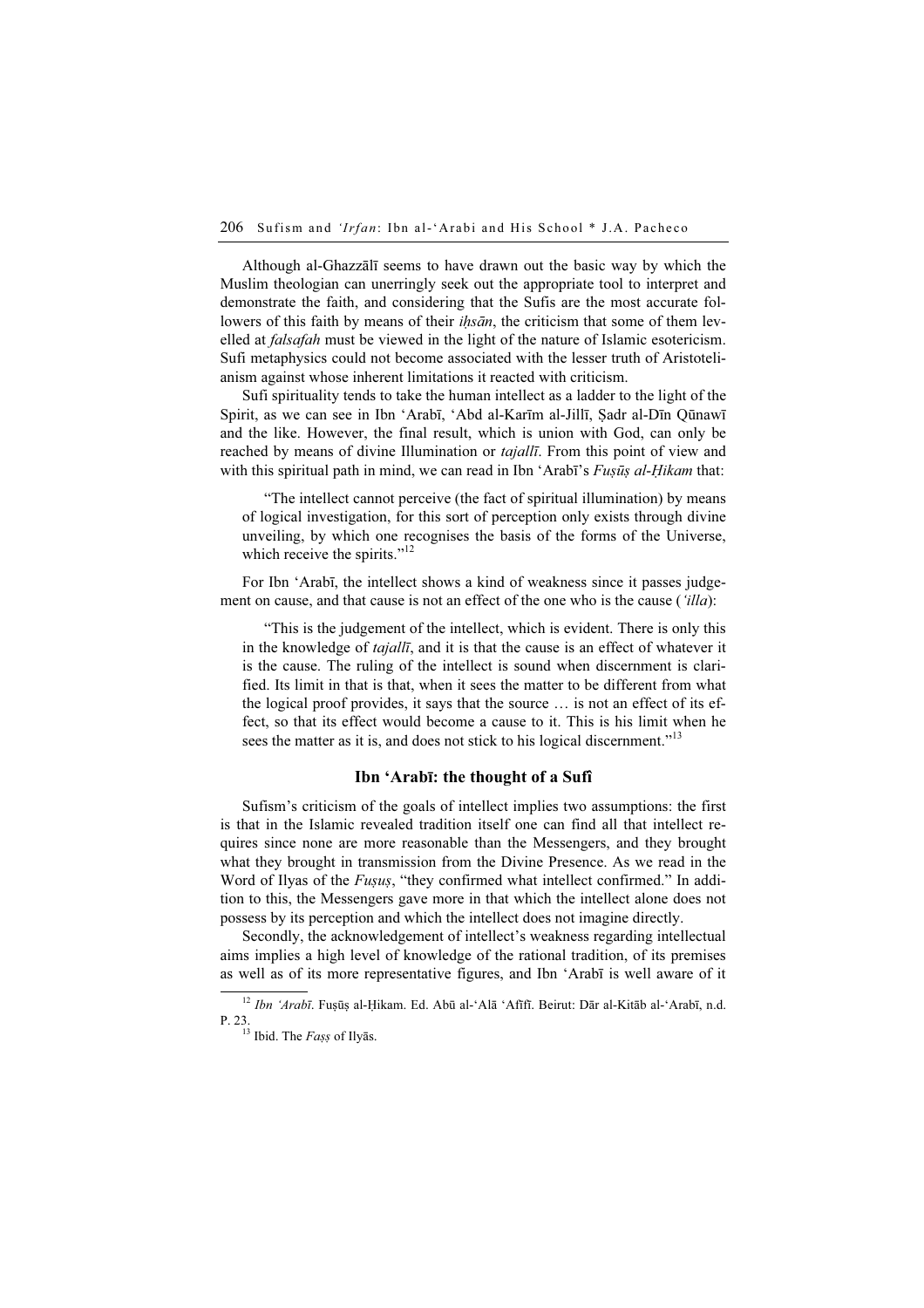and of the distinction between the two kinds of knowledge. However, the Andalusian Sufi adds another kind of knowledge to his vision of the ways to access the truth. Having this in mind, we can observe that Ibn 'Arabī's purposes are more universal than the purposes assumed by the Sufis of his time.

In dealing with knowledge, Ibn 'Arabī starts from three points, in which revealed science, as the cornerstone of the building of human thinking, is superior to any other kind of knowledge. On a secondary level, he poses human intellectual experience and the tools that are employed in it. This level is followed by the last one — the degree of the common believer who does not need any form of proof or argumentation, and whose precedent we find in the Mu'tazili 'Abd al-Jabbār (b. 320/932), who in his *Mughn* $\bar{i}$  asserts that man finds himself reflecting and does not need an indication (dalil) to arrive at this knowledge.<sup>14</sup>

Henry Corbin says that these diverse ways from which Ibn 'Arabī starts can be found in the revealed verse of the Qur'an (50:37): "Surely in this there is a reminder in that for every man who has a heart  $(qalb)$  or gives an ear  $(sam')$  and is aware (shahīd)."<sup>15</sup> The man who has the science of the heart is a Sufi and, among them, the most perfect in the Path. The pupils of the intellectual reasoning, those who possess an accurate and ideal sense of hearing, are the followers of the kalām, al-mutakallimūn. For them, knowledge based upon the data of divine revelation is not direct knowledge and is not self-evident, since it must always be based on reflection and inference. At least, one has to show that his sources are trustworthy, and, in many cases, one needs to employ argumentation to deduce the real meaning of the data of divine revelation.

The words of Ibn 'Arabī referring to the correct use of logical argumentation are addressed to the mutakallimūn, in light of the above explanation. In the  $Fus\bar{u}s$ , he says:

"When it is said that There is a reminder in that for every one who has a heart, it is said because the heart is transformed (tagallaba) into various forms and attributes. He did not say 'to him who has an intellect,' because the intellect limits and confines the matter to a single description, but reality refuses to be confined. It is not a reminder for those who have intellect, and they are those who have creeds, some of which deny others, and some curse others, and they do not have helpers. The god of the one with a creed does not have jurisdiction over the god of someone with another creed. The one who has a creed defends it; he defends what he believes about his god, and supports it. But what he believes in, does not support him."<sup>16</sup>

<sup>&</sup>lt;sup>14</sup> 'Abd al-Jabbār. Al-Mughnī fī abwāb al-tawḥīd wa 'l-'adl. 14 vols. Cairo: Al-Dār almiṣriyya li 'l-ta'līf wa 'l-tarjama, 1958–1965. Vol. XII. P. 5.<br><sup>15</sup> Corbin H. L'Imagination créatrice dans le soufisme d'Ibn 'Arabî. Paris: Flammarion,

<sup>1993.</sup> P. 177.<br> $^{16}$  *Ibn 'Arabī*. Fuṣūṣ. The *Faṣṣ* of Shu'ayb.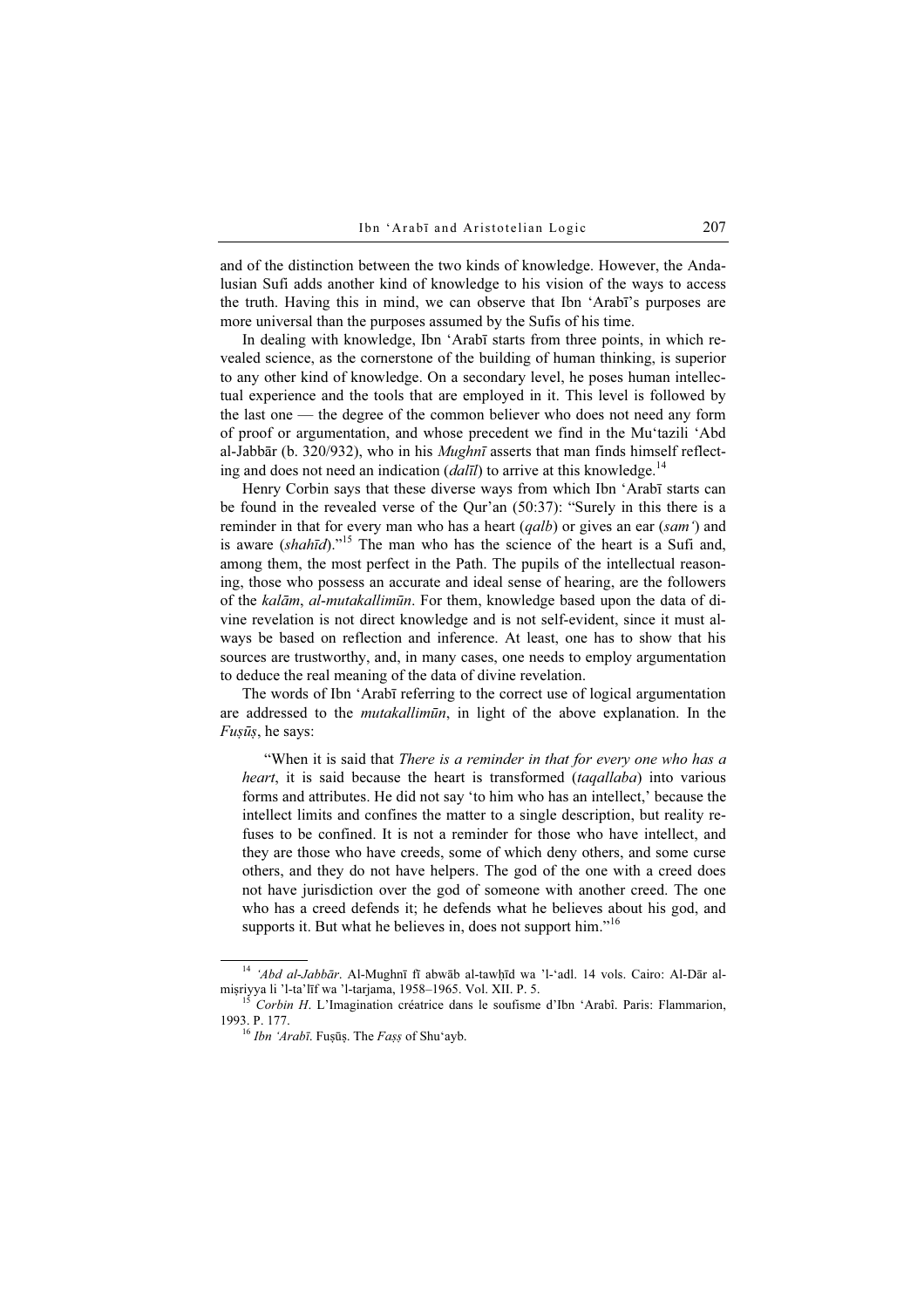The Gnostic is the one who has a heart, since he knows the transformation of Allah in forms by the transformation in shape and it is His word, "anyone who has a heart," which transforms the shapes by His transforming. As for the people of belief, in Ibn 'Arabī's view,

"They are the imitators who imitate the Prophets and Messengers in what they transmitted from Allah. They are not those who imitate the people of thoughts and those who interpret the transmissions received by tracing them to their logical proofs. The ones who imitate the Messengers, may Allah bless them and grant them peace, are the ones meant by His words 'who have given ear with a present mind' to what divine transmissions relate of the sunna of the prophets." $17$ 

The arguments of Ibn 'Arabī, given in the Word of Shu'ayb, manifest a knowledge of the logical arguments and rational concepts of the *falāsifa* and the Mu'tazilites and show how these concepts and the relevant terminology undergo the appropriate modifications in the explanations of the Andalusian Sufi. After saying that the Mu'tazilites believe that Allah will inflict the punishment on the rebel should he die without repentance, Ibn 'Arabī transforms the Aristotelian concept of substance into a concept that was suitable for the doctrine of *wahdat* al-wujūd and its related themes in a manner similar to that employed in the texts of al-Tūsī, due to the fact that this Sufi doctrine deals with a process that cannot be explained in the traditional Aristotelian terms of substance. For Ibn 'Arabī, there is One Source but it is an intelligible multiplicity in the source of One and

"In the tajallī, it is multiplicity witnessed in the one source, like matter, which you obtain in the definition of each form. Regardless of the multiplicity of forms and their variety, in fact, it comes down to one substance (iawhar), which is their matter (hayūla). Whoever recognises himself with this recognition, recognises his Lord."<sup>18</sup>

The main purpose of this argument consists in the reconstruction of a philosophical scheme in which the notion of substance and the set of conceptual terms associated with it can be formulated in a new shape that differs from the Aristotelian view only in its final goals. It is only against this background that we can understand the refusal of Ibn 'Arabī to endorse the validity of rational proofs and argumentations. So says Ibn 'Arabī to the philosophers and masters of reflective thought,

"And among the ancients and the mutakallimūn in their discourse on the self and its whatness, none of them stumbled on its reality, and logical speculation

 $^{17}$  Ibn 'Arabī. Fuṣûṣ. The Faṣṣ of Shu'ayb.  $^{18}$  Ibid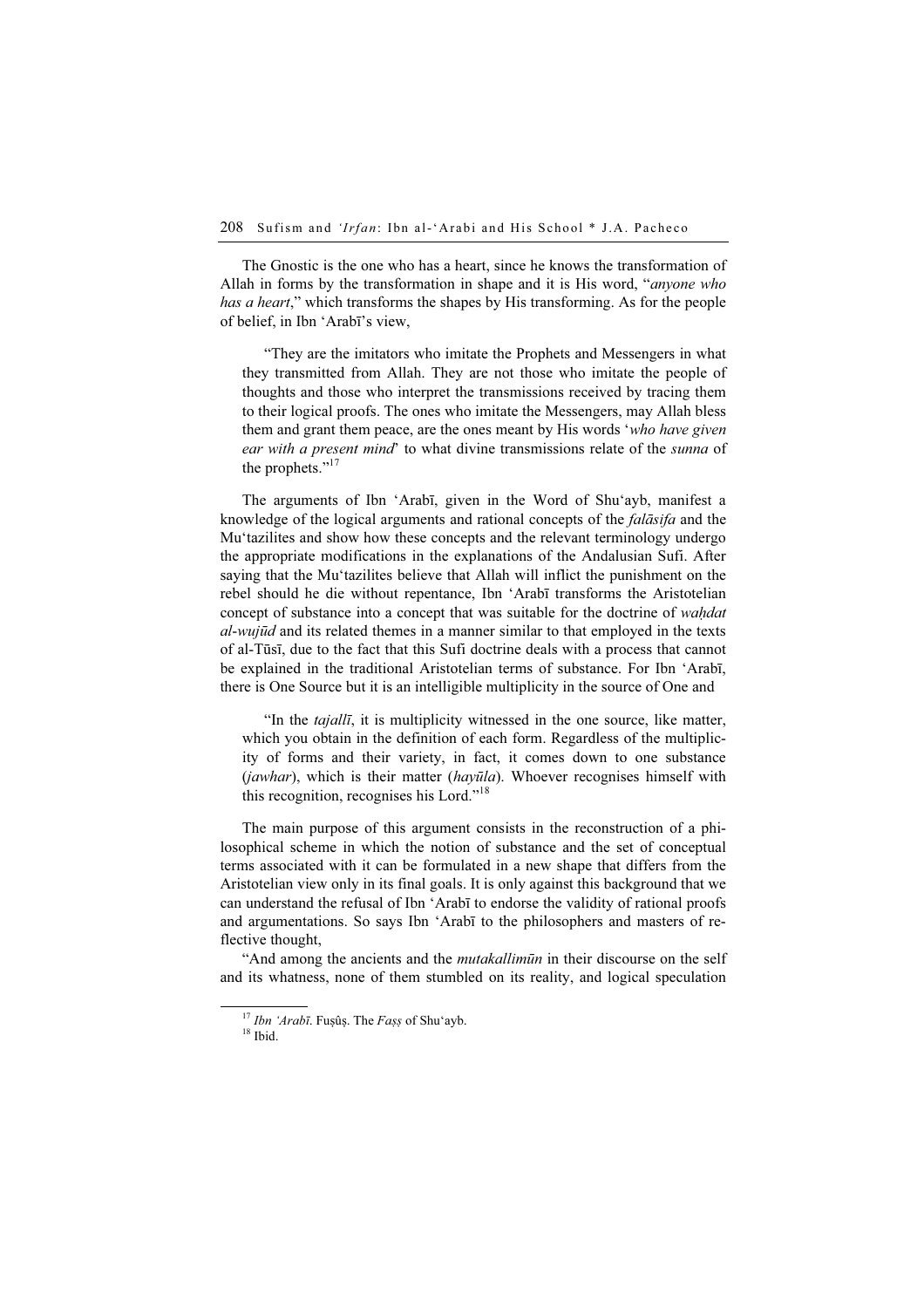can never provide it. He who seeks knowledge of it by means of logical speculation, mistakes tumour for fat and boasts without vigour or substance."<sup>19</sup>

This refutation is based on Ibn 'Arabī's conviction that the Divine address comes according to what agrees with the addressees and what logical reflection accords it. It does not come according to what unveiling gives. For that reason, says the Sufi, there are many believers, but the Gnostics who possess unveiling are few and only they can correctly interpret philosophical assumptions, although it would imply the use of Aristotelian concepts:

"How excellent is what Allah said about the universe and its changes with breaths in the new creation in one entity. He said in respect to some, rather to most of the world, *'Yet they are dubious about the new creation*.' This means that they do not know the renewal of the affair with breaths. However, the Ash'arites have hit on it in some existent things, namely, the accidents. The Hisbāniya hit on it regarding the entire universe. The logical philosophers consider them ignorant on it. However, the groups erred. As for the error of the *Hisbāniya*, in spite of what they said regarding the change in the entire universe, they did not notice the oneness of the entity of the substance (jawhar), which receives this form … As for the Ash'arites, they did not know that the entire universe consists of a collection of accidents  $(a' \tilde{rad})$ . It changes in every moment, since accidents do not last for two moments."<sup>20</sup>

A profound reflection on the question of the peculiar use by Ibn 'Arabī of Aristotelian terminology in his arguments against the Ash'arites needs, obviously, certain qualifications and clarifications, which are impossible to make in this paper, since our aim here is only to show the use of a philosophical nature without any significant implications, and because Ibn 'Arabī only handles Aristotelian concepts as a useful tool in his exegesis. However, in some of complex passages, he is forced to deal with the key terms of Aristotelian thought:

"So when the Ash'arites define the thing, from their definition follows that it is [nothing else but] accidents. The accidents mentioned in its definition are its very substance and its independent reality. Inasmuch as it is a non-essential, it is not independent. But the sum of what is not independent turns out to be something independent, like the occupation of space and the receipt of accidents in the essential definition of an independent essential substance."<sup>21</sup>

## The acceptance of logical proofs in the Fuşūș

In the Word of Ibrahim in the  $F \nu s \bar{u} s$  we find the similarities described by Ibn 'Arabī between the two discourses, apparently divergent, but confluent in their

 $19$  Ibid.

 $20$  Ibid.

 $^{21}$  Ibn 'Arabī. Fuṣūṣ. The Faṣṣ of Shu'ayb.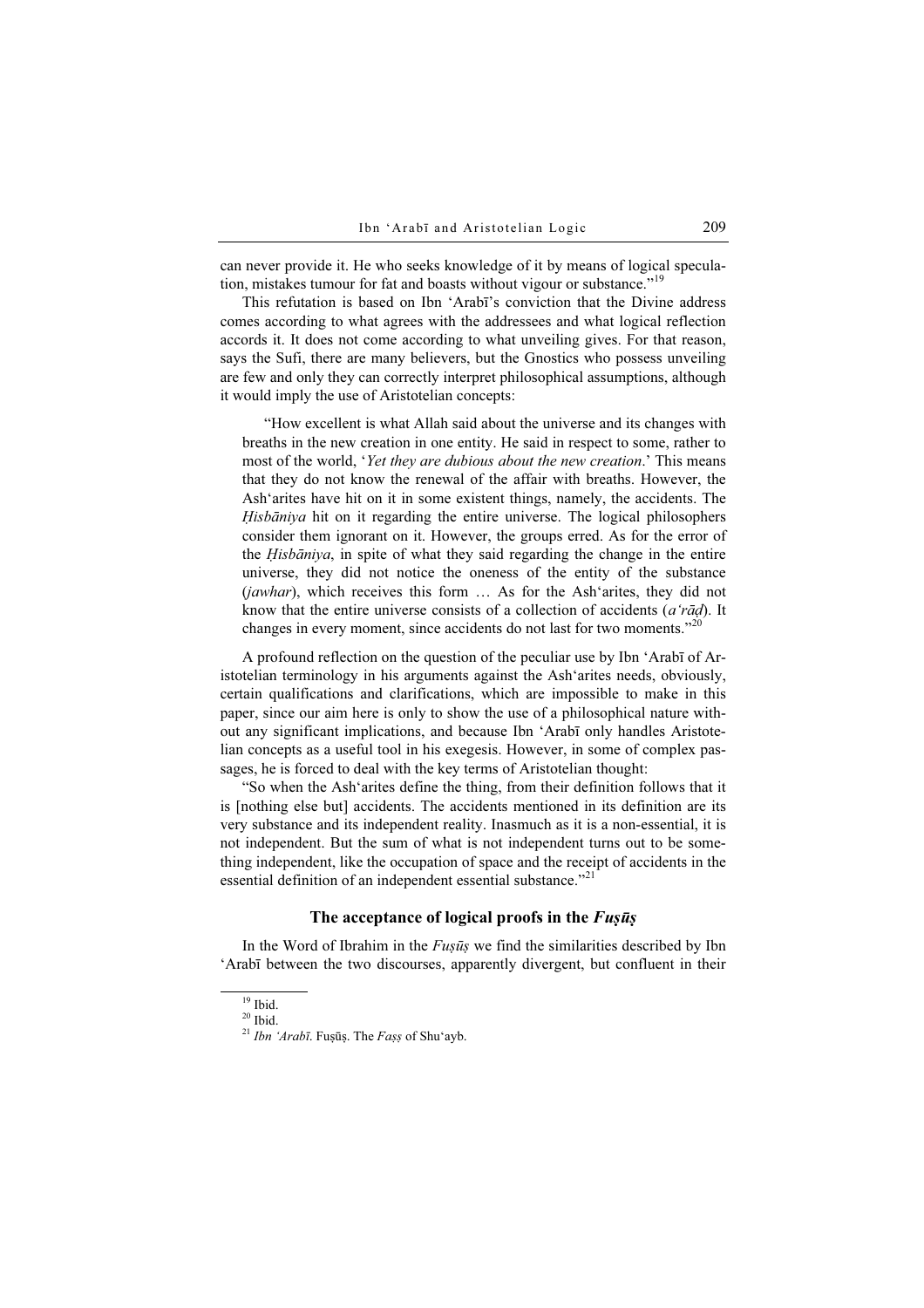goal as mentioned: "Divine address came according to what agrees with the addressed ones and what logical reflection accords. It does not come according to what unveiling gives. For that reason, there are many believers, but the Gnostics who possess unveiling are few."<sup>22</sup> In this assertion, Ibn 'Arabī seems to be aware of the fact that logical reflection, and especially the tools of logic, can play a positive role in preparing the mind for illumination and contemplation. Al-Kindī asserted that the truth was one and that the instrument of knowledge for both falāsifa and Gnostics was the same; with this premise in mind, the Shaykh al-Akbar opened the door to logic regarded as a tool with many benefits for the correct understanding of the Sufi discourse, this tool being expressed by means of syllogism.

Ibn Sīnā defined a syllogism in his works on logic, following the teachings of the Aristotelian school, as a type of proof in which, if its premises are accepted, a conclusion necessarily follows from them. In order to demonstrate the evidence of the origin of Creation, and having previously admitted that bringing the world into existence is based on uniqueness ( $\frac{f \cdot \hat{f}}{g}$ ), Ibn 'Arabī says that uniqueness has triplicity, which is from three and upwards, because three is the first singular taken as a whole. From this assertion, we can proceed to the syllogistic argument:

"Thus engendering is based on triplication, i.e. on three, on both sides: the side of Allah and the side of creation. That applies to bringing meanings into existence by proofs. The proof must consist of three parts according to a special structure and a special condition, and then it will inevitably give a result. Namely, the thinker constructs his proof from two propositions. Each proposition contains two terms, and so it makes four. One of the four is repeated in both propositions, in order to link one to the other as in marriage. So, it is three and not anything else, because one is repeated in both of them. Thus, what is sought is achieved if they are arranged in this specific way, namely, that these two propositions are connected to each other by the repetition of that term, through which triplication takes place. The special condition is that the ruling  $(hukm)$  must be more general than the explanatory principle (*'illa*) or equal to is, in order to validate the conclusion. If it is not like that, then it will give a result which is not true." $2^{23}$ 

In this text Ibn 'Arabī seems to expound the "theory" of syllogistic structure, following closely the explanation given in Aristotle and his commentators on logic and the description made by Ibn Sīnā in his Ishārāt, which distinguishes the three figures of the categorical syllogism according to the role of the middle term related to the first figure (known in mediaeval Latin logic as having several modes named Barbara, Celarent, Darii, Ferio. The vowels in these words refer

<sup>&</sup>lt;sup>22</sup> Ibid. The *Faṣṣ* of Ibrahim.<br><sup>23</sup> Ibid. The *Faṣṣ* of Ṣāliḥ.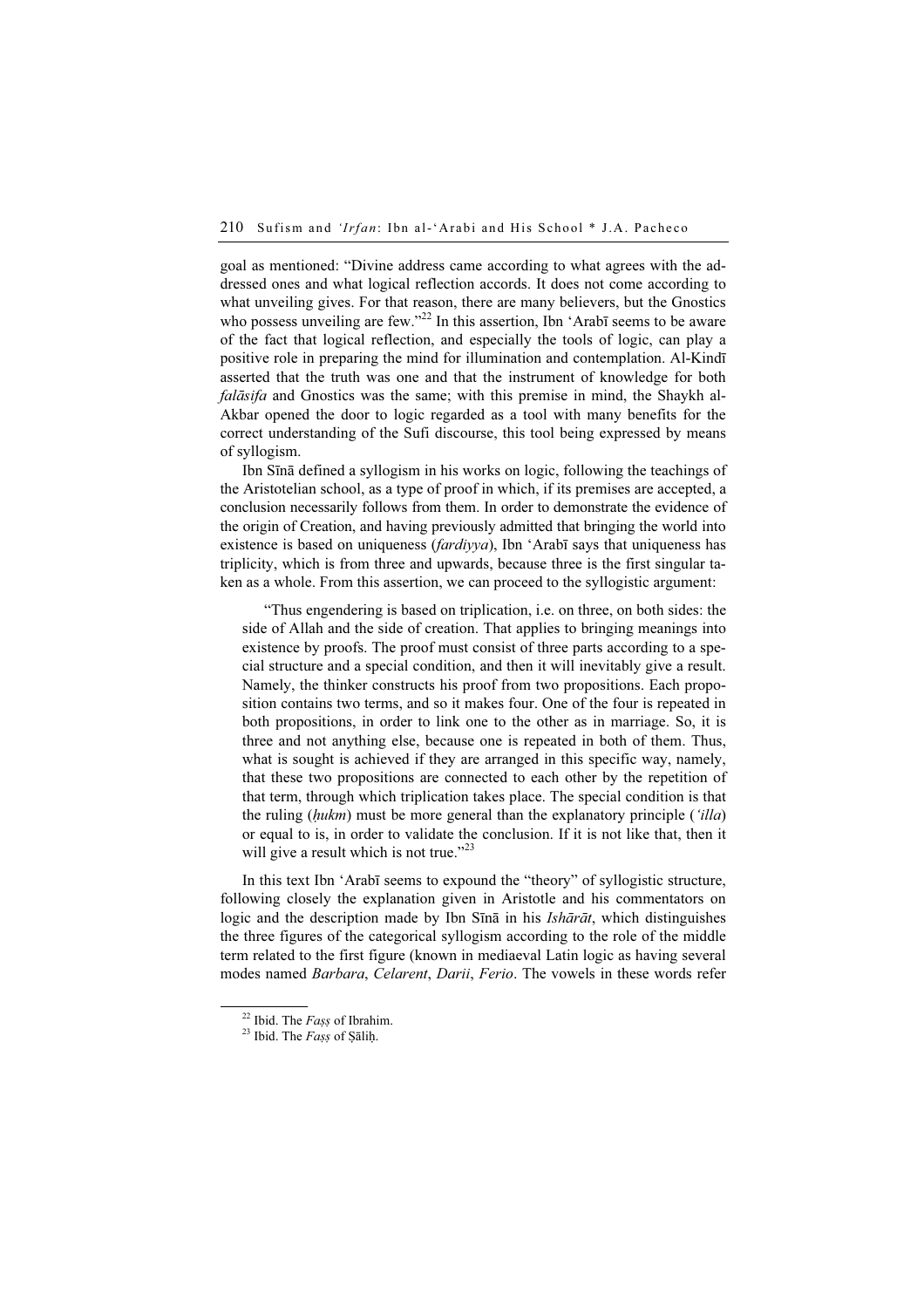to the extension of the premise: universal or particular and negative or positive in each of the propositions).

Syllogistic structure contains three propositions, two of which are premises, the third being the conclusion. Each proposition comprises two terms, the subject and predicate. The terms have a quantitative relation, as already said, to each other. The predicate of the conclusion is the major term and the subject of the conclusion is the minor term. The term repeated in the premises does not appear in the conclusion.

After the "academic" explanation made by Ibn 'Arabī, he proceeds to demonstrate the reality of the revealed facts and the truth of the conclusion by means of the syllogistic schema previously explained:

"This is found in the world, like the ascription of actions to the slave, without ascribing them to Allah or the ascription of engendering, the object of our discussion, to Allah absolutely. But Allah only ascribed it to the thing which was told, ' $Be$ !' Thus, for example, if we wish to prove that the universe exists from a cause, we say that every temporally originated (hadith) thing has a cause. Thus we have the temporally originated being and the cause. Then, in the other proposition, we say that the universe is temporally originated. Thus, 'temporally originated' is repeated in both propositions. The third term is 'the universe.' Hence, it follows that the universe has a cause, and in the conclusion appears what was mentioned in the first proposition, that is, the cause. The special aspect is the repetition of the term 'temporally originated,' and the special condition is the universality of the explanatory principle, because it is what is universal in the temporal origination of the world from God, that is, the ruling. We therefore make the judgement that every being which is temporally originated has a cause, regardless of whether that cause is equal to the ruling or the ruling is more general than the cause, so that the latter comes under its ruling. Thus, the result is true."<sup>24</sup>

It is not our aim now to discuss the correctness of Ibn 'Arabī's use of syllogism, because the central argument of  $F \sim u$ sus is beyond this purpose. This logical tool is present in the work only in order to present logic to the reader, using an argumentation which is both graphic and familiar to him, and which surely will help in the acceptance of the revealed truth. Although there is no specific information about the original syllogistic reference to Ibn 'Arabī, it is best to accept the conviction that, for him, syllogistic logic is the best way and superior to other forms of reasoning in order to grasp Muhammad's wisdom related to Allah's wisdom itself:

"The first odd number is three, and what exceeds this firstness, of the odds, comes from three. The Prophet, may Allah bless him and grant him

 $^{24}$  Ibn 'Arabī. Fuṣūṣ. The Faṣṣ of Ṣāliḥ.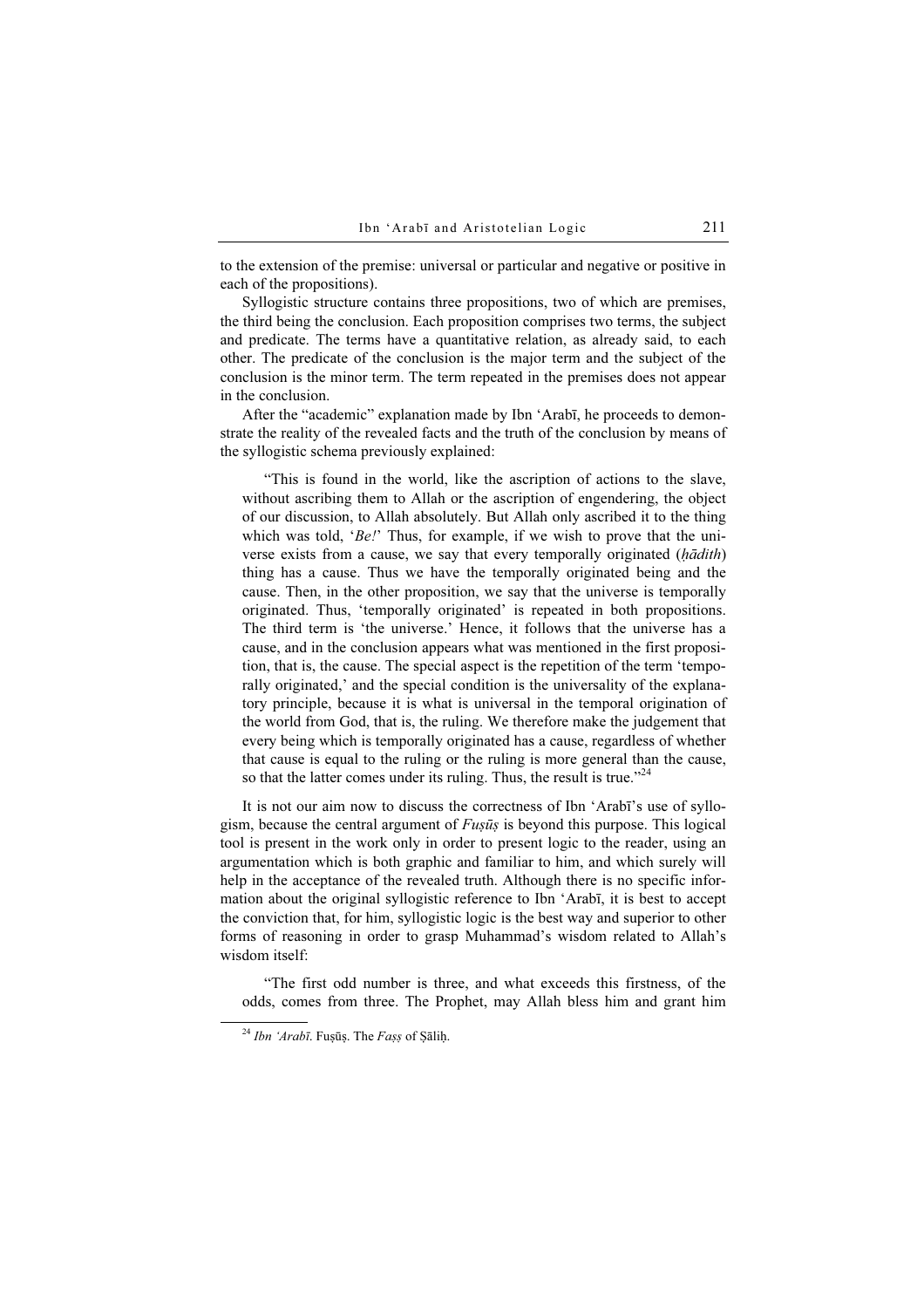peace, is the surest proof of his Lord, so he was given all the words, which are the names of the Adam's names. He resembles the proof in its trinity, and the proof is a proof of itself. His reality grants the first oddity, which is threefold in structure." $25$ 

The same can be said about other mathematical references in the two works of Ibn 'Arabī here analyzed:

"So things are mixed and numbers appear by the one in the known ranks. Thus, 'one' brought number into existence, and number divides the One. The ruling of number only appears through the numbered. A part of the numbered is non-existent and a part of it exists. The thing may be non-existent in relation to the senses but existent in relation to the intellect. There must, of necessity, be the number and the numbered. It must grow from one, which grows because of it. Every rank of numbers has one reality, like nine, for example, and ten, and down, and up, without end, and this reality is not a sum, but the name of the sum of ones is inseparable from it. Two is one reality, and three is one reality, and so on until the end of these ranks. Even though the entity of numbers is one, the entity of one of them is not the entity of the others. …Whoever recognises what we have related of the numbers, and that negation is the same as their affirmation, knows that the Real purified from the creature is the Real assimilated to it, even though the creature is distinct from the Creator. The affair is the creature/Creator and it is the Creator/creature. All this is from one entity — or, rather it is one entity and many entities."<sup>26</sup>

In this passage, we can see again the same aim demonstrated by means of arithmetical procedure. However, concerning this discourse, one thinks not only of the purposes but of the manner in which these purposes are assumed and written. And, consequently, one can seek an opportunity to mix in the same text two different levels of knowledge: the human and the divine. Perhaps the answer is in the text itself: "The thing is non-existent in relation to the senses, while it is existent in relation to the intellect," or, "Whoever recognises what we have related of the numbers, and that negation is the same as their affirmation, knows that the Real purified from the creature is the Real assimilated to it, even though the creature is distinct from the Creator." This subject requires a very brief discussion, which follows.

In al-Fārābī's œuvre, there is a central concept that constitutes a valid keystone in understanding the transition from the level of spiritual truth to the level of mathematical and logical concepts. The concept presented by al-Fārābī is that of naqla, which in terms of transmission and translation can be generically ren-

<sup>&</sup>lt;sup>25</sup> *Ibn 'Arabī*. Fuṣūṣ. The *Faṣṣ* of Muḥammad. <sup>26</sup> Ibid. The *Faṣṣ* of Idrīs.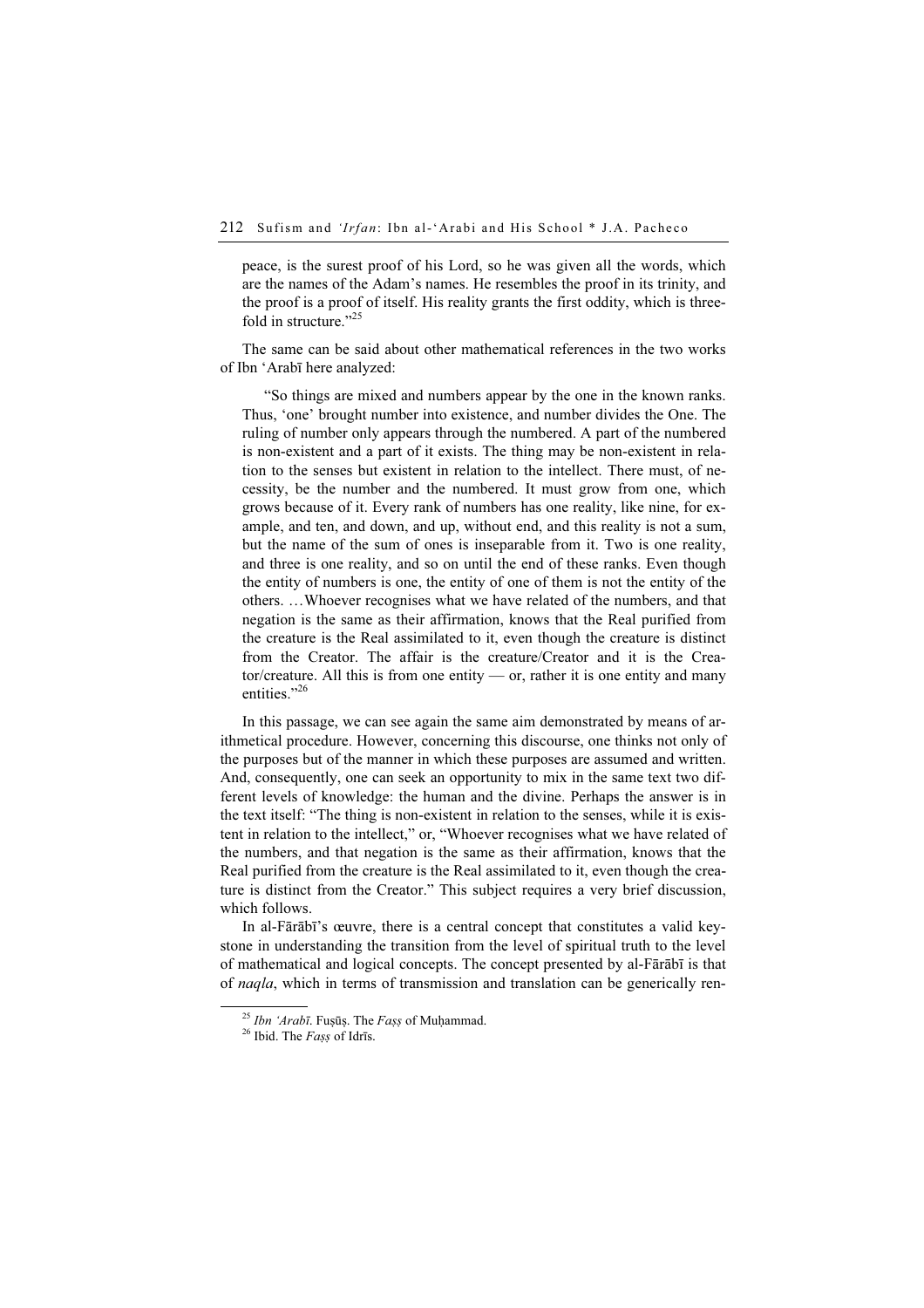dered as *transfer*.<sup>27</sup> The description of the essential character of the transfer can be found in the text of *Kitāb al-'Ibāra*. In this regard, De Vaulx writes,

"L'entité transférée est l'objet de l'étude, c'est ici le nom. Il est tranféré d'un support-source à un support-sortie dont les propriétés doivent être plus ou moins adéquates à l'entité transférée ou, pour reprendre le vocabulaire du rapport entre la forme et la matière, 'congruents' à elle. Ainsi, la notion commune du langage courant et la notion spécifique à un art sont dites ici ressemblantes."<sup>28</sup>

So, the naqla is a notion that pertains to a high degree to rupture in linguistic, logical or temporal continuities, and hints at confusing contiguities in the use of words as well as in demonstrations.<sup>29</sup> Surely, Ibn 'Arabī is well aware of this fact, and his integration of the modes of reasoning pertaining to Aristotelian logic and to the arithmetic tradition becomes a kind of mechanism of logical transference from the level of theology to the level of rational argumentation. For this reason, Ibn 'Arabī explains clearly at the beginning of his arguments the "canonical" form or scheme, as he does in the theory of syllogism and in the mathematical concepts of number, avoiding any kind of misinterpretation and, surely, possible attacks not only from the theologians but, first of all, from the philosophers and mathematicians.

## Mathematics and Logic in the Book of Alif

In this treatise, also known as *The Book of Unity*, Ibn 'Arabī tries to explain the concept of One which accepts no relationship whatsoever but which implies, nonetheless, the infinity of the possibilities of existence. But the notion of Oneness is a very complex one and has other related concepts which need explanation and clarification. For this reason, the treatise begins with an introductory discourse, in which we can see a chain of reasoning in the form of sentences that can be related to modal logic:

"Unity is the praise of the Unique One for its own Uniqueness. Uniqueness is the praise of the One for its own Unity. Singularity is the praise of the Odd for its Oddness. Oddness is the praise of the Singular for its Singularity."<sup>30</sup>

 $^{27}$  De Vaulx d'Arcy G. "La naqla. Étude du concept de transfert dans l'œuvre d'al-Fârâbî" // Arabic Sciences and Philosophy. Vol. 20 (2010). P. 125–176.<br><sup>28</sup> Ibid. P. 136.<br><sup>29</sup> De Vaulx. "La nagla." P. 125.

 $^{30}$  Ibn 'Arabī. The Book of Alif or The Book of Unity. Translated by Abraham Abadi // Journal of the Muhyiddin Ibn 'Arabī Society. Vol. II (1984). P. 16.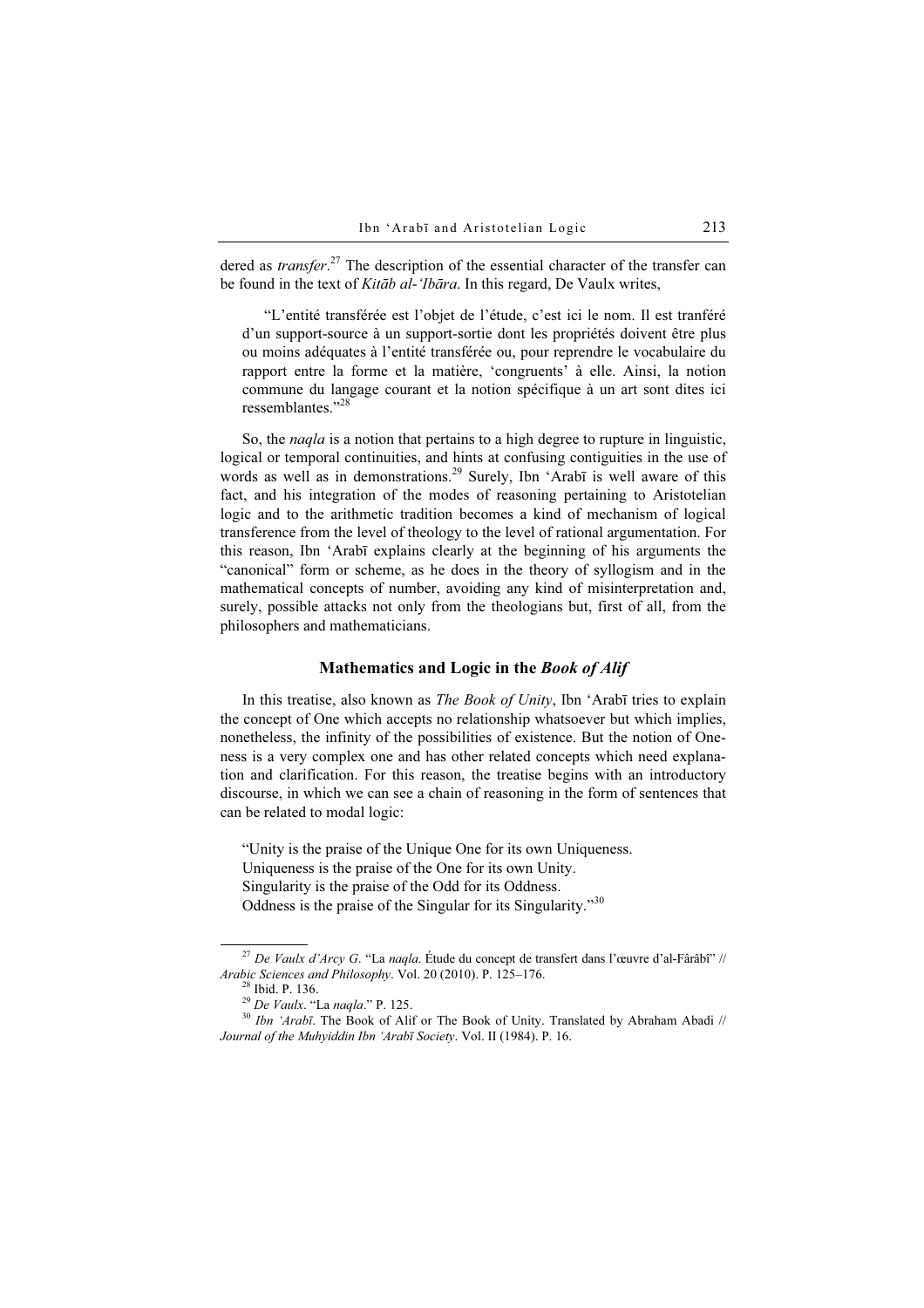The conclusion of these related premises is manifested in another set of reasoning in the same manner of modal explanation:

"Uniqueness is the praise of the Unique One for its polarity. Singularity is the praise of the Singular for its evenness. Oddness is the praise of the odd for its counterpart. However, the praise of the One subsists only for Its own Unity." $31$ 

Rescher says that, according to the available information, it would seem that the theory of temporal modalities represents the most significant addition made by the medieval Arabic logicians to the body of logical material that they received from the Greeks, although much work remains to be done before our feet can be set on firm ground.<sup>32</sup> We do not know the origin of the theory of logical modalities in the philosophical background of Ibn 'Arabī, but it is clearly demonstrated by the historians of Arabic logic that the first author to treat the subject profoundly was al-Shirwānī, a late medieval Persian scholar presumably of the early fifteenth century, which obviously makes access to his work impossible for the Andalusian Sufi.

It is much more probable that he had access to the arithmetical theory of numbers developed before the age of Ibn 'Arabī, in which the science of logic, the problem of the classification of the sciences, the methodology of the sciences and their interaction with the rest of Islamic culture were all deeply influenced by the falāsifa and its particular modification in Islam. During this early period, most of the great scientists and mathematicians were also philosophers, so that in these centuries and even later, we can speak of a simple type of the Muslim savant who was at the same time philosopher, mathematician and scientist. From this point of view, we can say that Ibn 'Arabī benefits from the climate of rational thought and from the instrument of logical and mathematical reasoning of Aristotelian and Greek origin which, once developed, were adopted by the various Islamic arts and sciences for their own ends and in accordance with the nature of Islam and its teachings.

In order to develop logically the concept of divine Oneness and its proper essence, the masters of Sufism integrated in their explanations mathematical concepts. In al-Andalus, we find Ibn al-Sīd al-Batalyawsī (b. 444/1052) who adopted the theory of numbers to explain clearly the emanation of creatures from the One and in whose philosophy we can detect the influence of the Rasa'il Ikhwān al-Ṣafā'. According to the thought of Ibn al-Sīd, the transition from the Divine *Ahadiyya* to the multiplicity of the creatures is explained by the Plotinian theory of emanation. The entities derive from Allah in the same manner as numbers derive from the first of them, that is to say, from one. Number three does not derive directly from one, nor does five from two. The case is the same concern-

 $31$  Ibid.

<sup>&</sup>lt;sup>32</sup> Rescher N. Temporal Modalities in Arabic Logic. Dordrecht, 1966.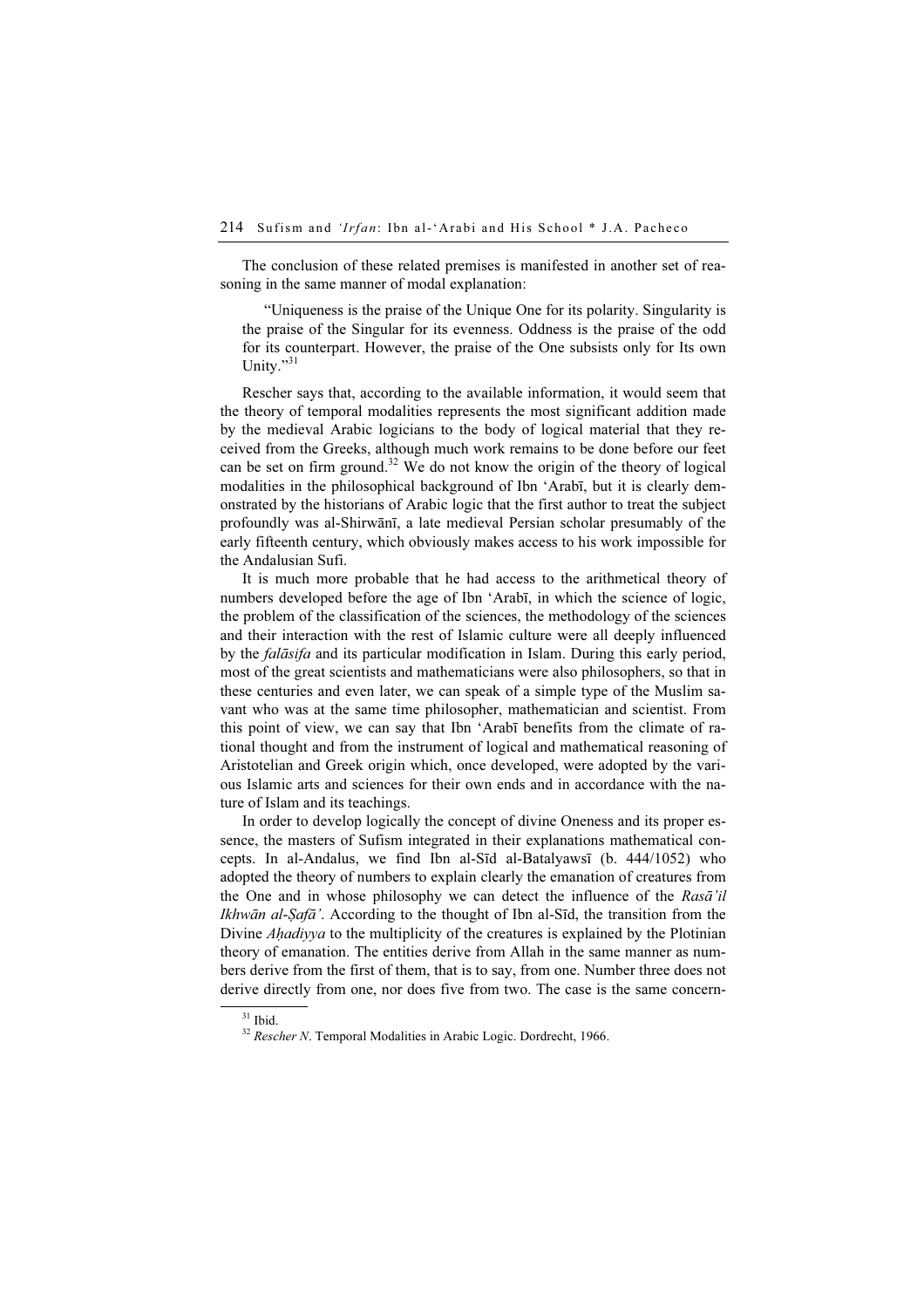ing the emanation of the creatures, which are linked in a continual order, the most perfect of them being nearest to its origin.

In the *Book of Alif*, Ibn 'Arabī shows again the demonstrative arithmetical chain that we have seen in the  $F \iota \iota s \bar \iota s$ , and his proposal is close to what Ibn al-Sīd had previously exposed:

"There is nothing but the Unique One … And the number two is none but the number one, and so are the three, the four, the ten, the hundred, the thousand and to infinity. Nothing exists beside the number one, not even in the case of multiplicity, since (all that the multiplicity implies is that) the number one appears in two conceptual degrees, wherefore it is referred to as two; rather like this: II. Then it appears in three degrees, like this III, wherefore it is referred to as three. Thereupon, by the addition of one it becomes four, and then five in the same manner exactly."<sup>33</sup>

In making the conceptual transfer, Shaykh al-Akbar says that in the same way we can understand the nature of the Uniqueness of Allah and the multiplicity of His creatures:

"So then, this is the nature of the Uniqueness of Allah. We are manifested by His existence; if He were not, we could not be; yet if we were not, it would not necessitate that He, glory to Him, is not, in the same way that the non-existence of the five does not necessitate the non-existence of the one. Since numbers are derived from the one, while the number one is not derived from them, they are manifested by it, but it does not cease due to their ceasing. This appertains, on the other hand, to the realisation of the Unique One from the side of the degrees."<sup>34</sup>

In the thought of Ibn 'Arabī, all the structures of the universe are manifest to us, and no special cognitive procedures seem to be necessary. However, there are some structures that remain occult or latent and can be known through mathematical tools. The method employed to get this knowledge is referred to as finding "balance" and "correspondence," and, for this reason, numeric structures are used by the Great Master in search of mutual structural correspondences. By using this method, Ibn 'Arabī describes, in as detailed a way as possible, the metaphysical and spiritual world, as well as the natural world. The structural correspondence between the chain of natural numbers and the chain of the created existents is also a criterion for the verification of existing knowledge:

"That is why the duplicating of the Unique One by the Unique One does not yield either a multiplicity or a plurality, for they (the two uniquenesses)

 $33$  *Ibn 'Arabī*. The Book of Alif. Op. cit. P. 21.  $34$  Ibid. P. 22.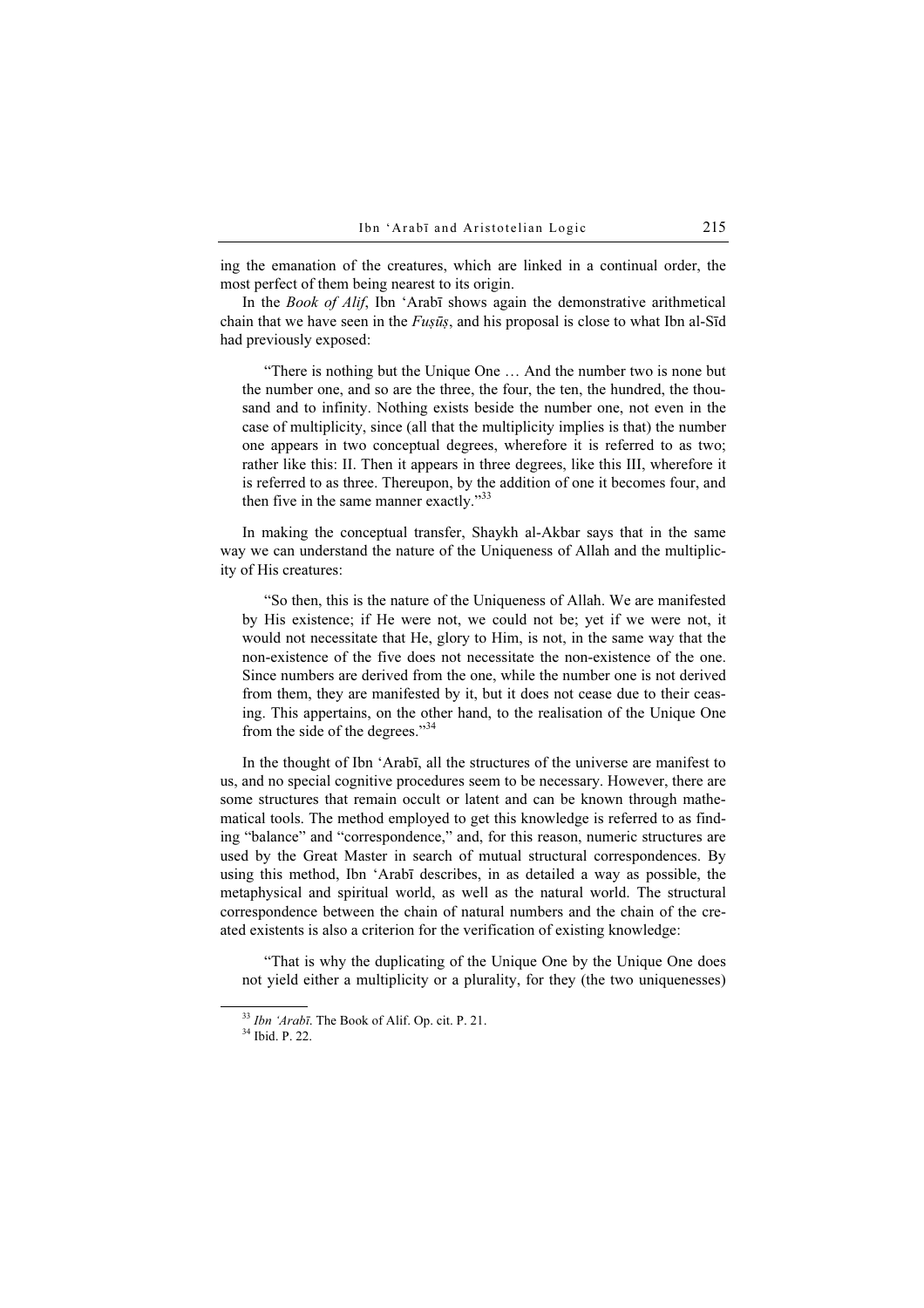are that which It is in Itself. That is to say, the duplicating of a thing by its own self does not manifest anything other than itself."<sup>35</sup>

The arithmetical method serves well in the exposition and structuring of already acquired knowledge but not in the search for new knowledge. The help of the theory of natural numbers is a criterion for the verification of existing knowledge in matters related to Allah's world. So, in cognitive spiritual procedures the structure of this world is taken as an immutable paradigm to be verified by numerical correspondence:

"Let us consider then as an example of that which we have mentioned above concerning the integers, the multiplication of four by four which results in sixteen. By posing sixteen, one is actually saying: I have moved the one four as a whole through each of the units of the other four, or through its own units. Obviously, the four is a unique reality, and the sixteen is a unique reality, therefore nothing has stemmed from the Unique One except the Unique One (and inasmuch as the result is the sum total of all the 'reflections'), of necessity it must be sixteen. In the same way, when we consider the multiplication of seven by eight, which is a case of the multiplication of different (integers), the sum total which results from them is fifty six. (Again by positing fifty six) one is actually saying: When I move the seven through the units of the eight, or the eight through the units of the seven, how many degrees will appear from the units?, and the inevitable answer can only be fifty six, which is none but the movement of the Unique One through fifty six stages and so on, and it is thus that the Unique One is known."<sup>36</sup>

Ibn Sīnā and Suhrawardī had spoken about two kinds of true knowledge immediate intuitive knowledge and logical knowledge or, in other terms, "truthful witnessing" and "research." Awareness of the Unique One by intuitive knowledge serves, for Ibn 'Arabī, as an archetype of the direct cognition of the truth but, bearing in mind that the majority of people are unable to experience this kind of knowledge, he has to resort to indirect logical cognition, which starts with basic and unquestionable premises taken from a "lesser" truth delivered by mathematical and logical procedures.

The importance that Ibn 'Arabī attaches to the syllogistic method is due to the fact that, for him, it is a necessary propaedeutic for the correct understanding of metaphysical and mystical discourse. The doctrines of Ibn Sīnā and Suhrawardī demonstrated that logic may be regarded as an incomplete version of the Real truth, and Ibn 'Arabī adopts the same position. So, the knowledge obtained through syllogism is true because it has been demonstrated that there can be no doubt about its scientific results. The highest stage of truth is to see things

<sup>35</sup> Ibid. P. 23.

<sup>36</sup> Ibid.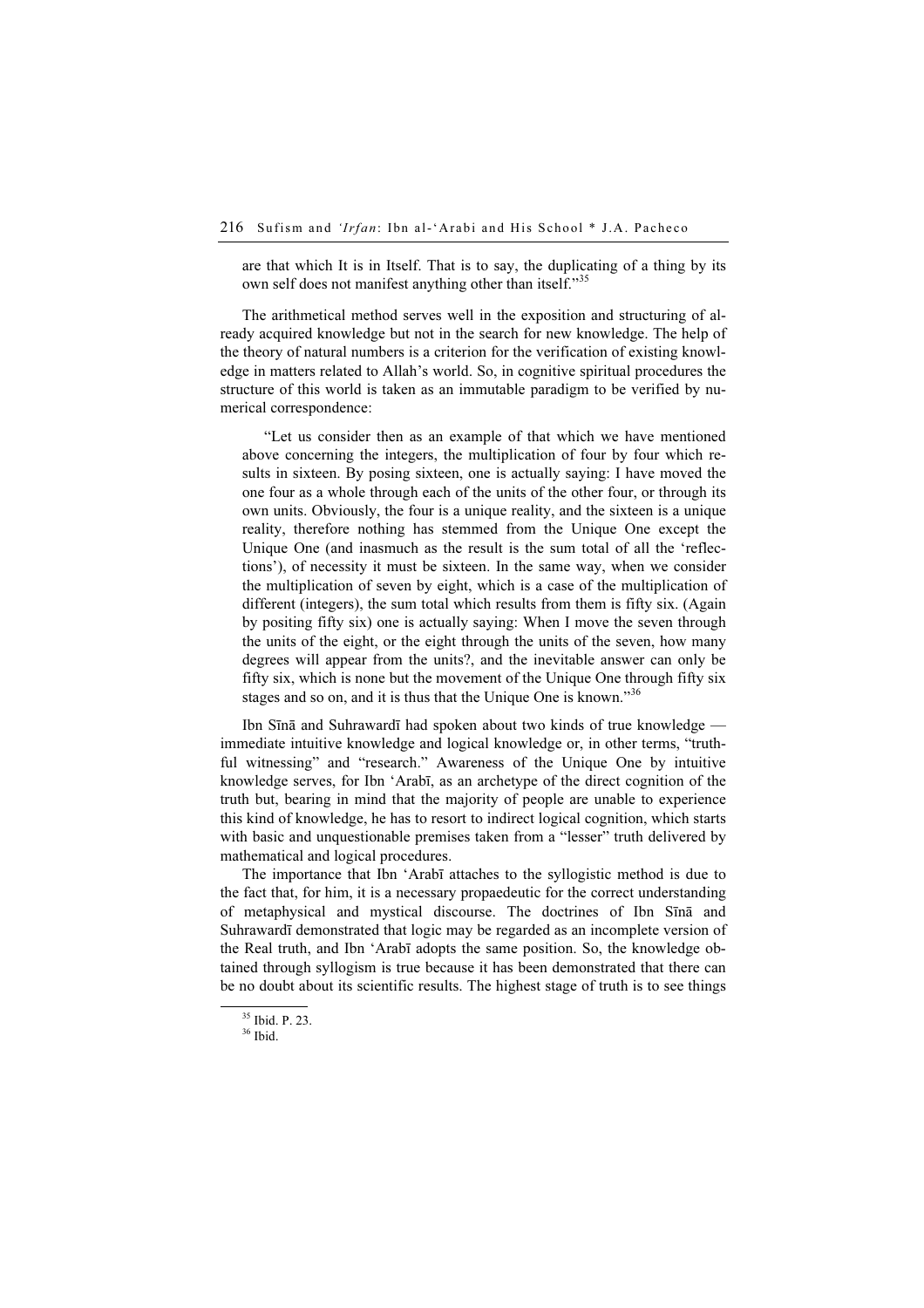in Allah and this is an ability of the heart. The intellect, inner sight and the heart form an ascending hierarchy of organs with their corresponding methods of cognition. Then, knowledge is acquired by moving from premises to a conclusion under the condition that we may assume the three as a paradigm, because three is the number of propositions constituent of the syllogistic schema: "The three is the first of the singular numbers. Accordingly, the singularity which is associated with the human spirituality contradicts its own uniqueness, because its singularity is established for the Unique One through the progression of the polarity."<sup>37</sup>

Ibn 'Arabī clearly determines the possibility or impossibility for the human intellect to answer the central question: does any production ever result from a unique one as such? Ibn 'Arabī's answer is that the intellect cannot grasp the vastness of the problem unless it uses the rational procedures of syllogistic grounds, since "The majority of the people, who are of those who do not know, imagine that the production is derived from two existents, and that the singularity of the Unique One is irrelevant, since in their opinion it results from an existential ternary (as opposed to a latent ternary), which consists of the two and the singular itself (wherein the singular is perceived as an independent entity, and not as the place of manifestation of the Unique One)."<sup>38</sup>

The intuitive "witnessing" first brings into sight the thing, and then, once inside it, discovers the Uniqueness of Allah. By going along the "narrow path," that is to say, the path determined by syllogistic method, one can reach the supreme goal:

"The same applies to the philosophical premises whose purpose is the formulation of speculative knowledge by proofs. No proof can be ever formulated except from two premises, where each premise consists of two particles, of which one of the particles is a predicate of the other. Yet this in itself does not ascertain a result, for it is similar to our saying, for example, that: 'The Sultan is a tyrant and Khalid is a man'; even though these are four particles, as they include no common denominator, there is no conclusion which may be derived from them. That is to say, when these four cannot be reduced to three in every respect, due to the Uniqueness (which requires the preservation of the unique individuation of each particle), they cannot yield a result, except if one of these four is repeated in the two premises, for then they will be three and the conclusion possible."<sup>39</sup>

The first aim of Ibn 'Arabī in this proposal is to prevent the reader from making any mistake in the correct formulation of the syllogistic procedure, because the goal is the correctness of the conclusion and so, "It is necessary, if the yielding of a result is to occur, for the formulation to be according to a 'special face'

 $\frac{37}{38}$ *Ibn 'Arabī*. Ibid. P. 24.

<sup>39</sup> Ibid.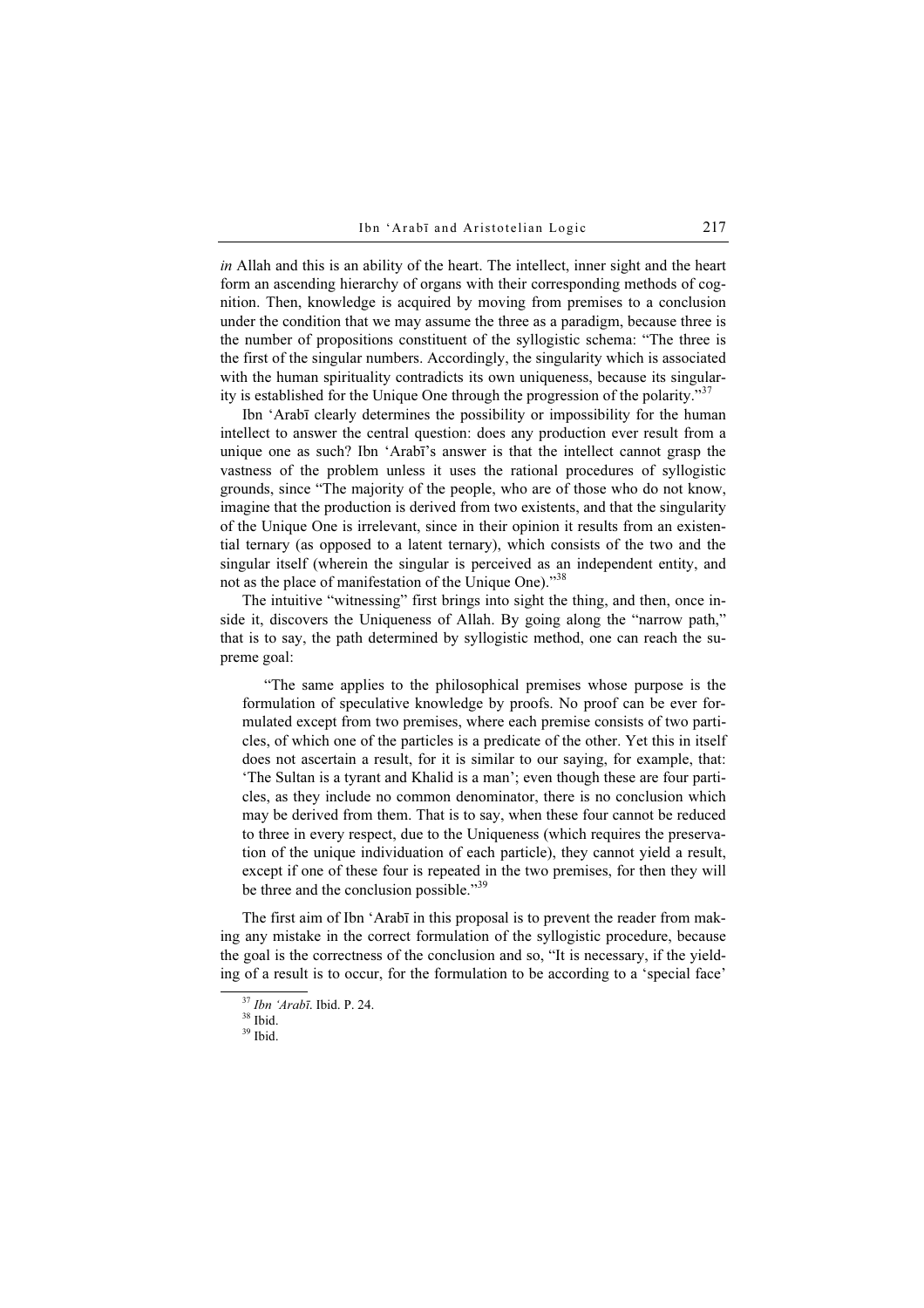(wajh khāṣṣ), which is that one of the four terms should be repeated in both premises, so that there will be three and not four terms altogether, as well as according to a 'special condition' (shart makhsus), which requires that the determination (ruling) should be more general than the cause, or at least equal to it, that is (this latter condition is necessary) if you wish for a result of some advantage, for otherwise the conclusion will be of no consequence."<sup>40</sup>

Despite the efforts and strategies deployed by Ibn 'Arabī in order to manifest the importance of syllogistic tools, he fears "that you will not comprehend our explanation until I present you with an example of this principle, which will demonstrate our exposition as legitimate, so that it will be made easier for your understanding owing to your familiarity with the laws of religion."<sup>41</sup> Accordingly, the Sufi master goes down to the field of  $shar\tilde{i}a$ , being the common source of understanding in Muslim daily life and to this statement he applies the syllogistic scheme. So he says: "If you wish the edict 'wine is forbidden' to be brought into existence, then you should state that 'wine is an intoxicant,' thus obtaining these two terms, intoxicant and forbidden (from which another premise is formed). Next you should restate (the first premise which differentiated the desired conclusion so that the latter appeared in the image of the two premises) 'wine in an intoxicant,' and thereby these are (now the two premises which provide) two terms and (a common denominator which is the term) 'intoxicant.' Accordingly, it necessarily follows, and without any contradiction, that wine is forbidden, that is (with any contradiction) with regard to the (desired) conclusion only."<sup>42</sup>

In an accurate observation of the manner, in which the syllogisms have been explained, Ibn 'Arabī repeats and analyzes the formulation, to avoid any doubt about the canonical structure of the formula and, according to this purpose, he, like a teacher of the logical art, says to his pupil that "When you examine these two premises, you will find them composed of three particles in four degrees, which are the terms 'intoxicant,' 'forbidden' and 'wine.' Now, as there is no fourth (particle) except for the repetition of the term 'intoxicant,' it is the required common denominator by which the yielding is effected, because its particularity is its repetition. As for the ruling of the special condition which appertains to this (mode of) coupling, it is that in this case the determination is more general than the cause, and this is due to the fact that the cause is the intoxication while the determination is the prohibition, where prohibition is more general than intoxication, since prohibitions are more numerous than (those which apply to) either intoxicants or non-intoxicants."<sup>43</sup>

<sup>40</sup> Ibid. P. 36.

 $41$  Ibid.

 $42$  Ibid.

<sup>43</sup> Ibid.